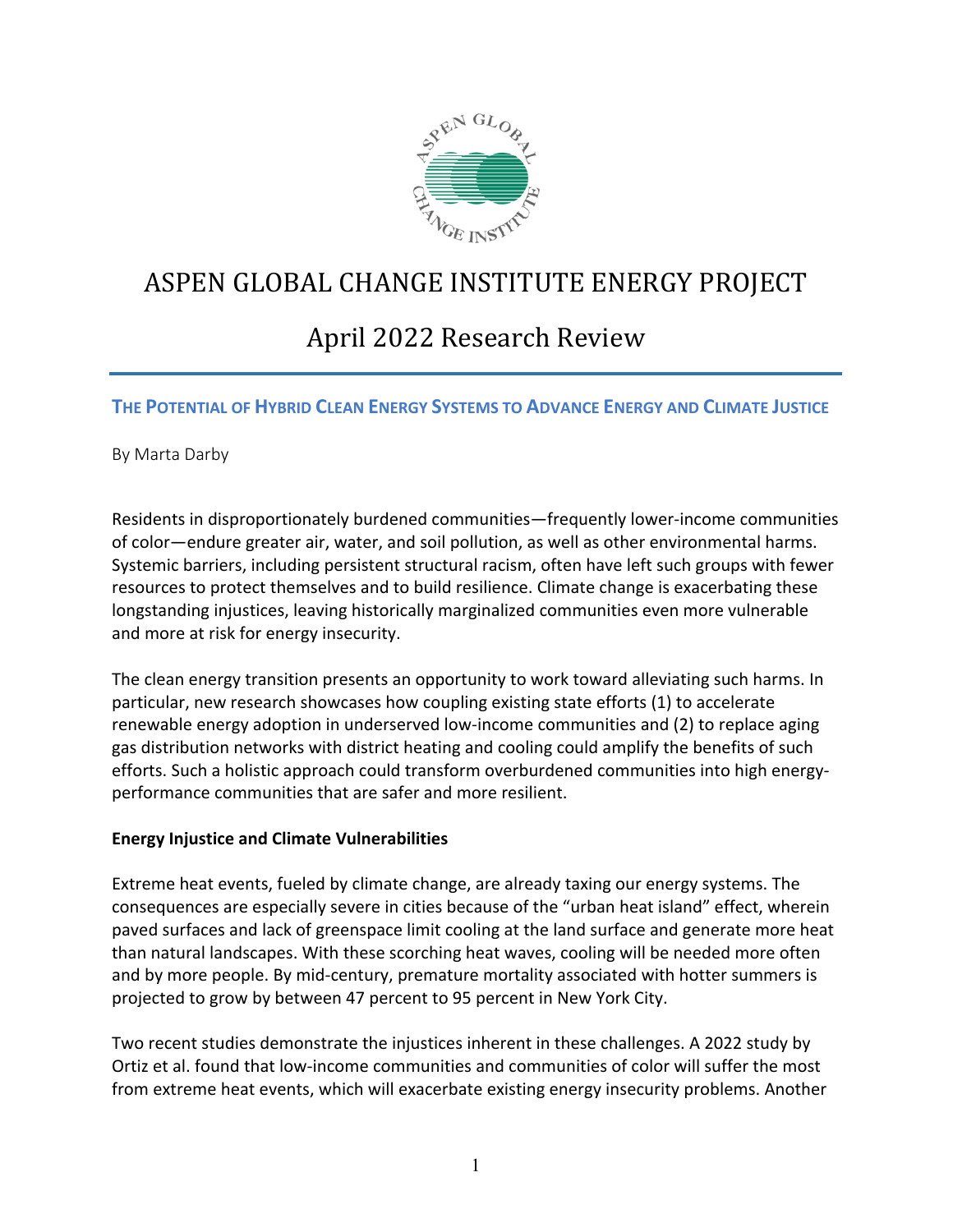2022 study by Luna and Nicholas showed that our existing energy system disproportionately endangers these same communities, where energy infrastructure is often older and more poorly maintained.

Ortiz et al. estimated household energy burdens associated with urban energy use through 2100. Using New York City as a case study, the authors evaluated household energy demand and air conditioning use, taking into account weather projections and spatial differences in urban climate change. They found that the need for air conditioning increases the most in already vulnerable areas and in areas with low adoption of air conditioning and low household income.

In these areas, long duration "very hot" conditions are expected to be the most severe. Consequently, the cost of operating air conditioning for residents with the highest energy burden could increase to about 6.1 percent to 8 percent of their income. Some residents may be unable to afford such costs, leaving them particularly vulnerable to heat-related illnesses and premature death. By contrast, higher-income areas may experience less than four times the increase in the cooling burden, and their energy costs may range from nearly negligible to about 0.5 percent of income.

Aging and poorly maintained energy infrastructure in already-vulnerable communities compounds such threats. The Luna and Nicholas study evaluated the threat that leaks in the gas distribution system pose to public safety, focusing on neighborhood demographics. Specifically, the authors compared the relative frequency of gas leaks in neighborhoods across Massachusetts, which requires public reporting of leak location, hazardousness, first reporting date, and if/when a leak is repaired. They found significant inequities in the geographic distribution of gas leaks and in how quickly leaks were repaired.

Overall, people of color, limited English-speaking households, lower-income residents, renters, and adults with lower levels of education live in areas with higher leak densities, even when controlling for housing density. Leaks in these areas also were repaired more slowly, even within the same gas utility.

# **Policy Interventions to Advance Energy Justice**

Recent policy interventions have begun to address such energy injustices by improving access to local renewable energy and replacing aging fossil fuel infrastructure with clean energy alternatives. But progress remains slow.

Across the nation, states and utilities are working to improve access to solar in underserved lower-income communities. Last year, Shaughnessy et al. compared existing rooftop solar policies and solar adopter income from 2010 to 2018 in more than 70 percent of the U.S. residential solar market. Among the policies considered were financial incentives available to all income levels, financial incentives that target lower-income consumers (i.e., those with incomes in the bottom quartile of median income by state), and system leasing. They found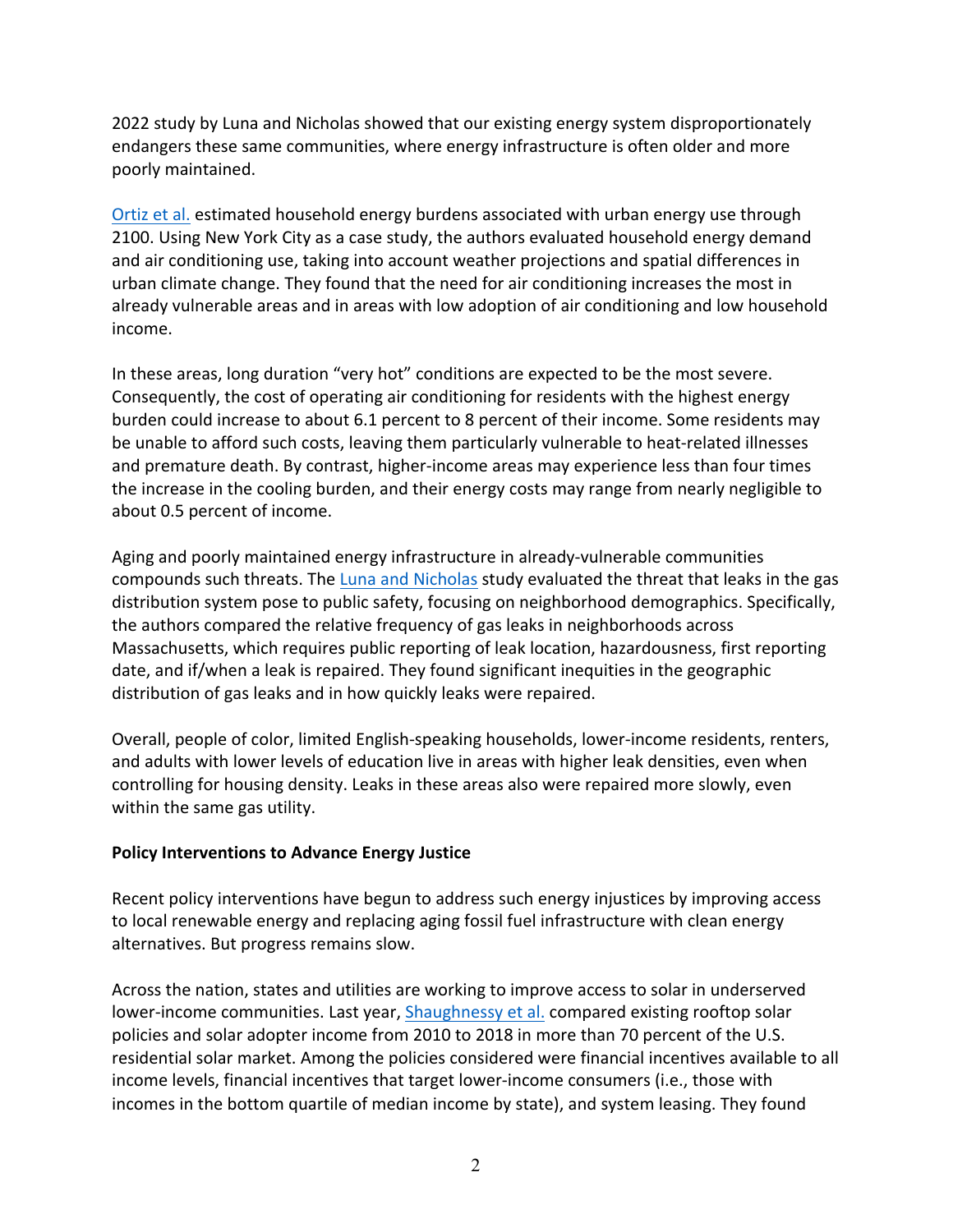that policies that specifically target lower-income consumers and reduce their adoption costs have increased solar installations in underserved lower-income communities.

Low income-specific financial incentives and options to lease solar panels were the two most effective policies: incentives increased quarterly installations by 0.7 adoptions per 1,000 lowand moderate-income households, and leasing increased quarterly installations by 1.5 adoptions per 1,000 such households. The authors noted that the results depend on the magnitude of the interventions and that the larger effects of leasing relative to incentives may reflect the "relatively small and budget-constrained nature of [low- and middle-income] incentive programmes."

Although improving, the solar equity gap remains significant. A 2022 study by Barbose et al. found that in 2020, solar adopters typically identified as non-Hispanic white, were primarily English-speaking, had higher education levels, and lived in rural areas, in higher-value homes, and in neighborhoods with higher average credit scores, as Figure 1 below shows.



### Compared to the General Population 2020 Solar Adopters Tend to Have or Be...

*Figure 1. Rooftop solar adoption, demographic trends, 2020. Source: Barbose et al., 2022.*

Meanwhile, a pilot project in Massachusetts is beginning to tackle the state's leaky gas distribution system in lower-income neighborhoods by repurposing the rights-of-way to roll out geothermal heating and cooling districts. Under the pilot, three gas utilities will replace portions of the network with connected ground-source heat pump systems that harness thermal energy from the earth to heat and cool homes and businesses, as Figure 2 below shows.

Such district heating and cooling systems have been used for decades in Europe, though they pose some challenges. The systems often have high up-front costs for drilling boreholes and laying pipes, may require sufficient consumer interest to justify the costs, and may work best in colder climates. It also can take time to coordinate district transitions.

The business model envisioned in Massachusetts helps to overcome such hurdles. Utilities can use existing rights-of-way, they can spread costs across their customer base, and they can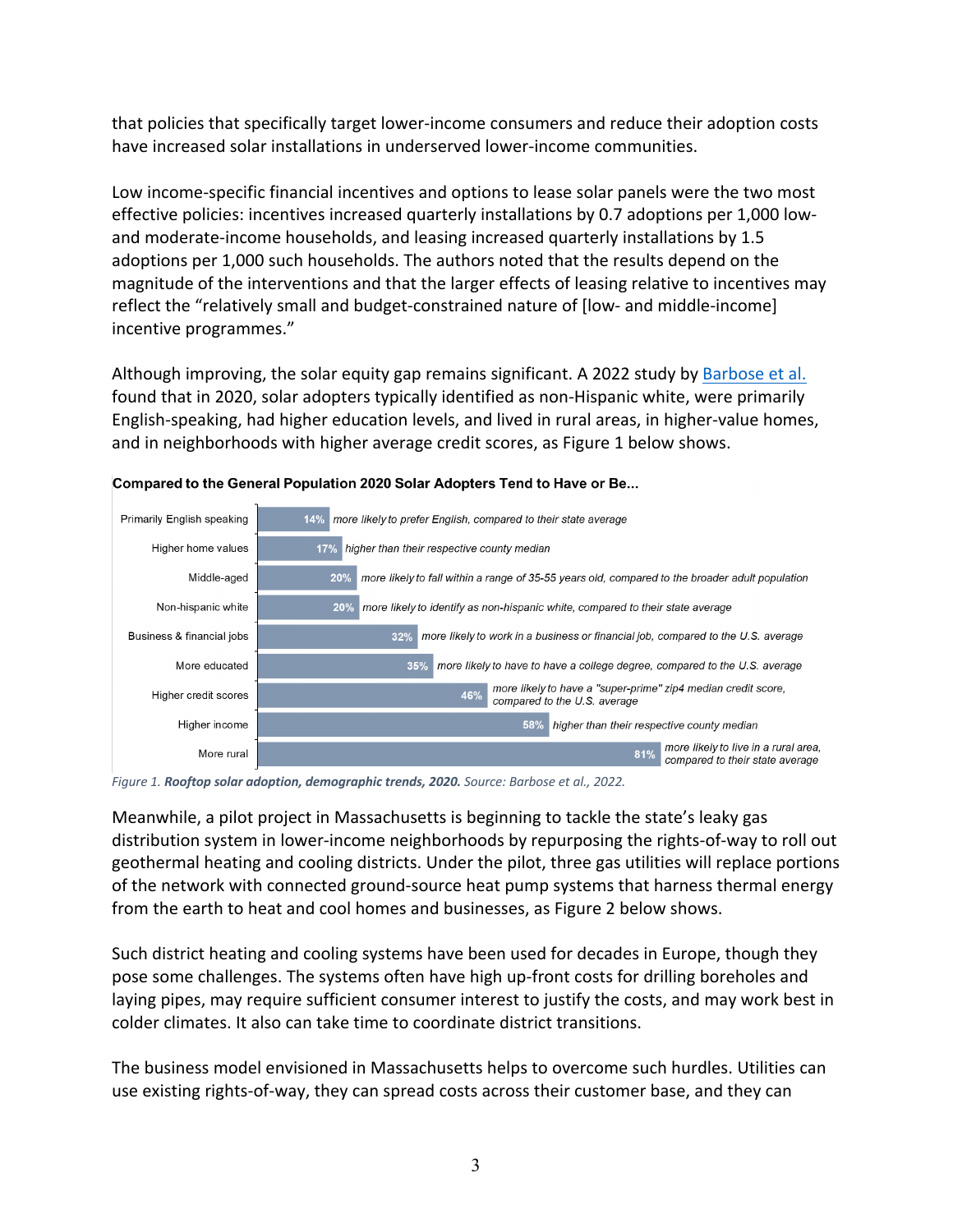recover costs over several years. Whether the model is worth replicating likely will depend on the location and whether the pilot succeeds in providing environmental and energy-efficiency benefits at a reasonable cost that maintains consumer buy-in.



*(a) Geo-grid district heating and cooling structure*



#### *(b) Ground-source heat pump heating and cooling*

*Figure 2. The "geo-grid" works by (1) installing a series of ground-source heat pumps at homes and businesses; (2) allowing these heat pumps to tap into pipes that carry a mixture of water and antifreeze; and (3) circulating the water-antifreeze mixture in boreholes drilled about 500 feet below the surface (so-called shallow geothermal), where the temperature stays at a fairly constant 50° to 60°F all year. Circulating the fluid below the surface allows the fluid to reach a consistent temperate temperature, around 55°F, which improves the system's efficiency. At the surface, an electric heat pump uses the temperate fluid to warm buildings during the winter and to cool buildings during the summer. Source: Eversource, "Geothermal Pilot Program for Eastern Massachusetts" (2022), https://www.eversource.com/content/ema-c/business/save-money-energy/cleanenergy-options/geothermal-pilot-program.*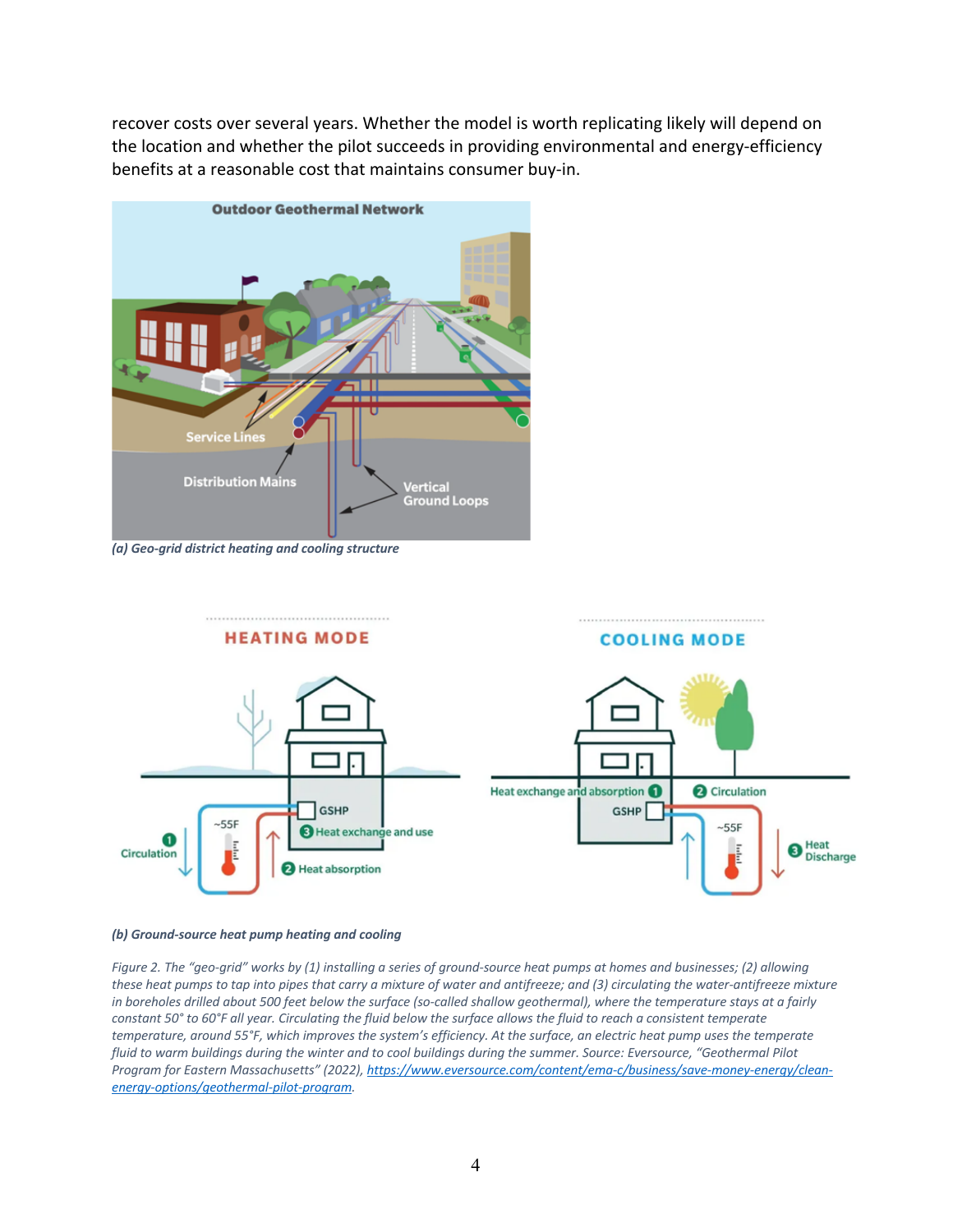If successful, the climate and energy benefits of the Massachusetts "geo-grid" model could be significant. The connected ground-source heat pumps eliminate methane emissions from gas combustion and offer a low-carbon heating and cooling option. Well-located systems also tend to be more efficient than other options. This is because the fluid used in the system reflects the temperature below the surface, staying around 55°F. This temperate stable temperature helps reduce the heat pump's electricity use compared to alternatives such as heat pumps that draw outside air.

Connecting several homes and businesses to one network could further increase efficiency. Doing so allows the utility to harness differences in peak heating and cooling needs across the buildings and to share the thermal energy among the buildings, as Figure 3 below shows. As a 2020 NREL report explained, such connected systems can often be smaller than the sum of the buildings' individual heating and cooling needs, which helps reduce costs. Here, the efficiency gains from the ground-source heat pumps and the district structure could further reduce energy use when the electric grid is especially taxed.

HEET's GeoMicroDistrict <sup>@</sup>



ENGINEERING heet



### **A Holistic Approach for Accelerating Energy Justice**

The studies outlined above suggest that the communities that typically lack access to local clean energy resources, like rooftop solar, are also most at risk from extreme heat events and more likely to live near leaky gas pipes. Recent studies have found that pairing intermittent local renewable energy resources (e.g., solar generation) with geothermal (a weather-independent baseload resource) can cost effectively integrate fluctuating renewable resources and offer network flexibility. Such hybrid renewable energy systems also could help improve energy security and increase resilience during extreme weather events—especially if such systems can disconnect from the grid (i.e., a microgrid), which would better shield vulnerable communities from grid disruptions.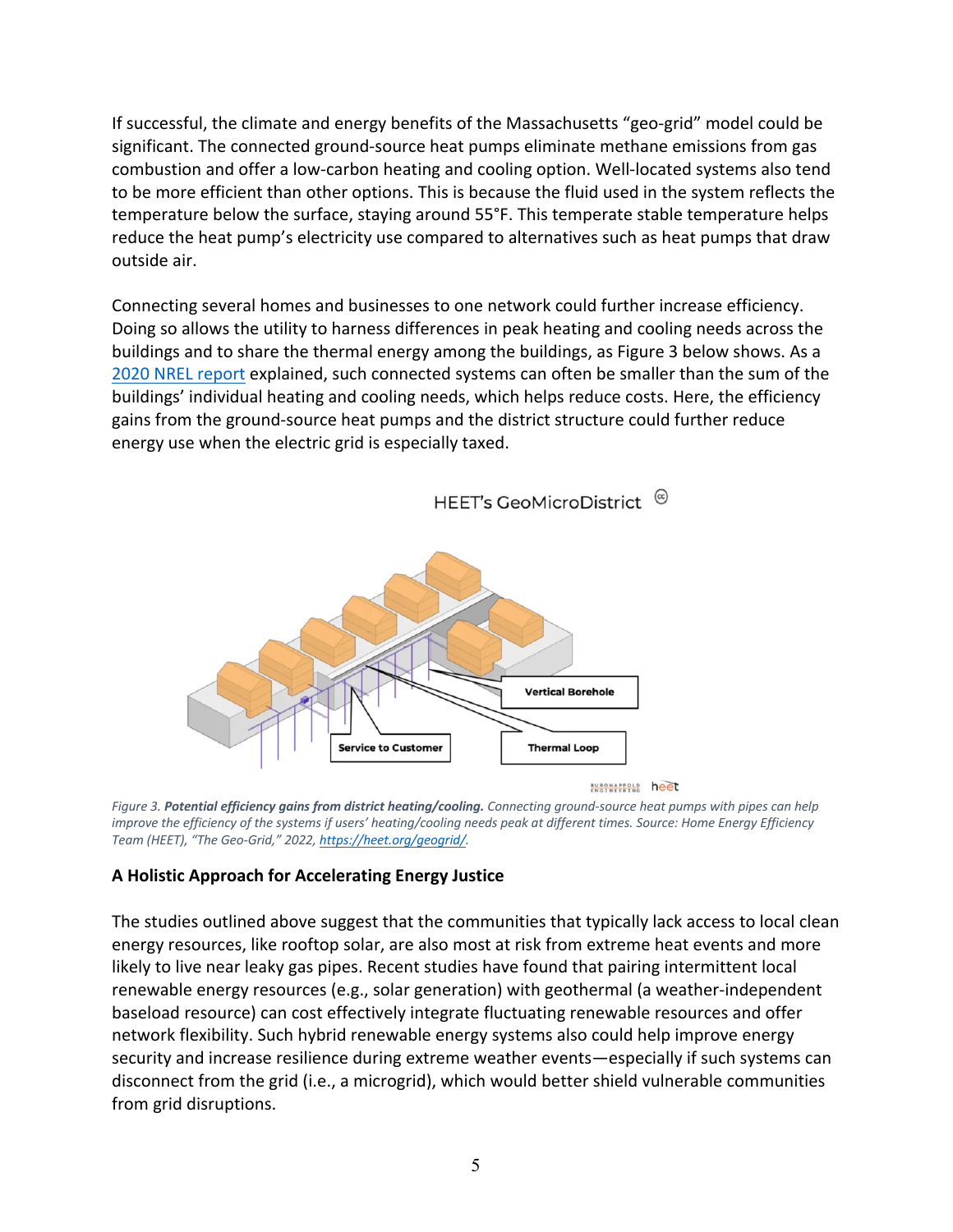Perković et al. studied the potential efficiency gains from pairing solar with geothermal heating and cooling systems. Specifically, the authors evaluated whether shallow geothermal reservoirs and local solar generation could cost effectively work together during heating and cooling seasons to maximize captured solar and geothermal energy, as Figure 4 below shows. Their study of 20 hypothetical houses in Zagreb, Croatia, found that (1) the local solar system reduced costs over the project's life by replacing more expensive grid electricity, and (2) the hybrid system reduced solar power curtailment.

They further found that excess power from local solar generation could cost effectively recuperate the geothermal reservoir temperature, which improved seasonal performance and reduced energy consumption of the heat pump. Overall, the levelized cost of electricity for the new hybrid system was similar to operating existing gas heating and importing grid electricity.



*Figure 4. Diagram of microgrid system evaluated in Perković et al. DSO refers to distribution system operator; HP refers to heat pump. Source: Perković et al., 2021.*

As hybrid systems increase in size or in energy technology diversity, so too does the challenge of running these systems efficiently. Ramsebner et al. evaluated how to effectively transition from a centralized energy system to a distributed, smart, and integrated energy system. The latter type of system deploys local renewable energy resources to meet demand across interconnected energy systems (e.g., electricity, gas, and thermal) and serves diverse energy end uses. The authors found that a major benefit of hybrid systems is the potential to maximize energy output by using excess energy to enhance other energy systems. Such efficiency gains can be achieved in less complex systems and in more complex systems. Less complex systems include the neighborhood solar-plus-district heating/cooling in Perković et al. More complex systems might include those that can produce hydrogen with 100% renewable energy, which may help transition hard-to-decarbonize industrial sectors and cost effectively mitigate battery degradation, as Xu et al. recently found.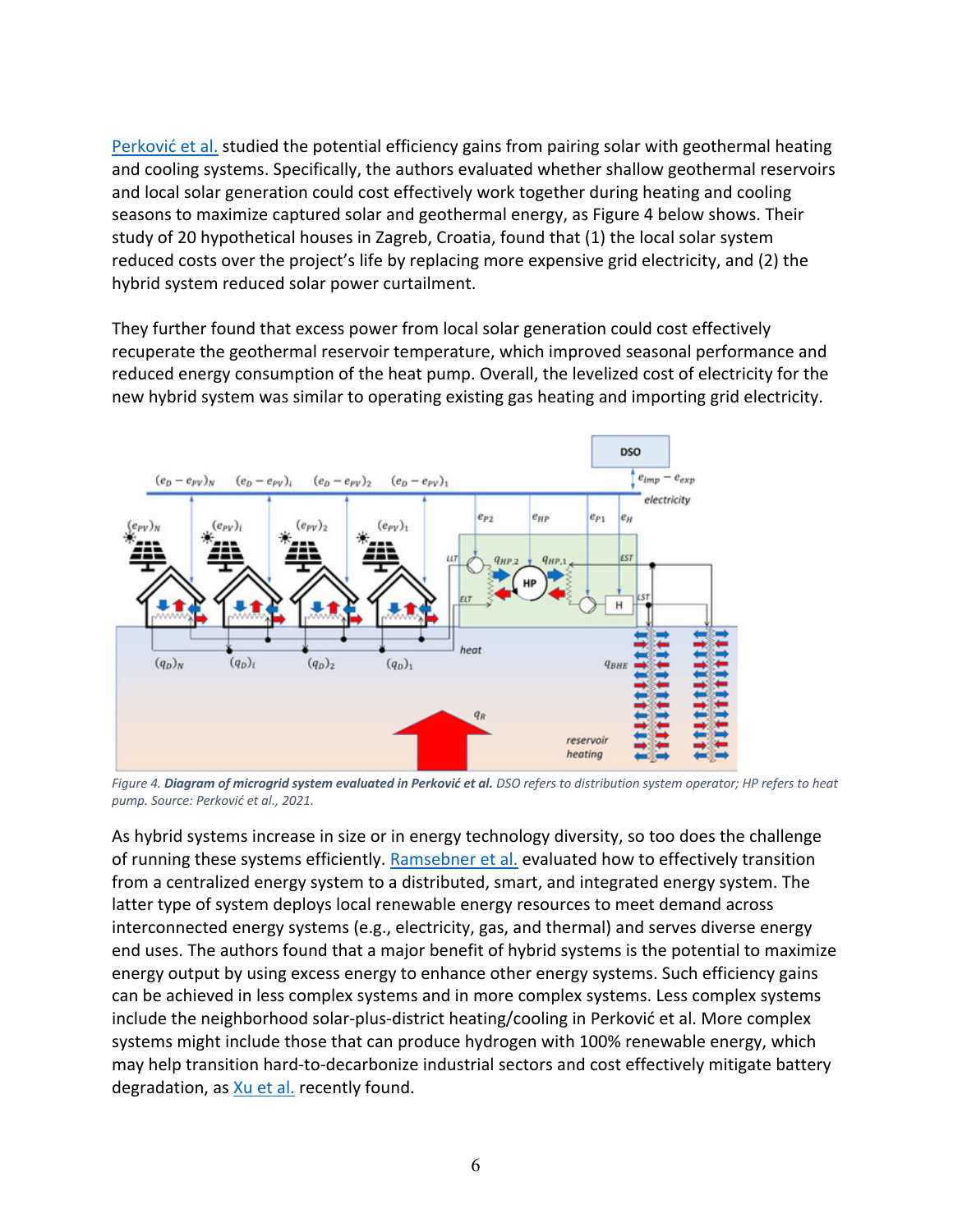Ramsebner et al. concluded that optimizing hybrid clean energy systems requires information and communication technology, the ability to process significant amounts of data, and fast processing to enable short- and medium-term decision-making and long-term planning. Robust integration measures become more important as hybrid systems grow in size and integrate multiple generation technologies. The authors also concluded that new market frameworks may be needed to help cover potentially high up-front costs and that, in the near-term, pilots may need to fit within the present, monopoly-based regulatory structure. Properly constructed, multi-energy systems can achieve desired savings in energy demand and greenhouse gas emissions while maintaining flexibility, supply security, and economic feasibility.

Hybrid renewable energy systems that comprehensively address local energy needs could help accelerate the clean energy transition in low-income communities and communities of color by harnessing natural synergies among clean energy resources. They also could improve safety, energy security, and resilience in these same communities, which are most vulnerable to climate-change-induced extreme weather events. The Massachusetts geogrid pilot offers a framework that could accelerate a transition to hybrid clean energy systems. The framework provides gas utilities a path to a clean energy future, uses existing market structures to finance projects, facilitates transparent planning, helps ensure equity, and adopts a stepwise approach that can be expanded upon later. Pairing district heating and cooling projects with intermittent local renewable energy (e.g., solar), as Perković et al. demonstrate, could provide a natural next step that further increases community resilience, makes local energy systems safer, and improves energy security in communities most at risk from climate change harms.

### **Featured Research**

Galen Barbose, Sydney Forrester, Eric O'Shaughnessy, and Naïm Darghouth, *Residential Solar-Adopter Income and Demographic Trends: 2022 Update* (Lawrence Berkeley National Laboratory, 2022), https://eta-publications.lbl.gov/sites/default/files/solar-adopter\_income\_trends\_final\_0.pdf.

Marcos Luna and Dominic Nicholas, "An Environmental Justice Analysis of Distribution-Level Natural Gas Leaks in Massachusetts, USA," *Energy Policy* 162 (2022): 112778.

L. Ortiz, H. Gamarro, J.E. Gonzalez, and T. McPhearson, "Energy Burden and Air Conditioning Adoption in New York City Under a Warming Climate," *Sustainable Cities & Society* 76 (2022): 103465.

Eric O'Shaughnessy, Galen Barbose, Ryan Wise, Sydney Forrester, and Naïm Darghouth, "The Impact of Policies and Business Models on Income Equity in Rooftop Solar Adoption," *Nature Energy* 6 (2021).

Jeff St. John, "A Net-Zero Future for Gas Utilities? Switching to Underground Thermal Networks," Canary Media, March 1, 2022, https://www.canarymedia.com/articles/utilities/a-net-zero-future-for-gasutilities-switching-to-underground-thermal-networks.